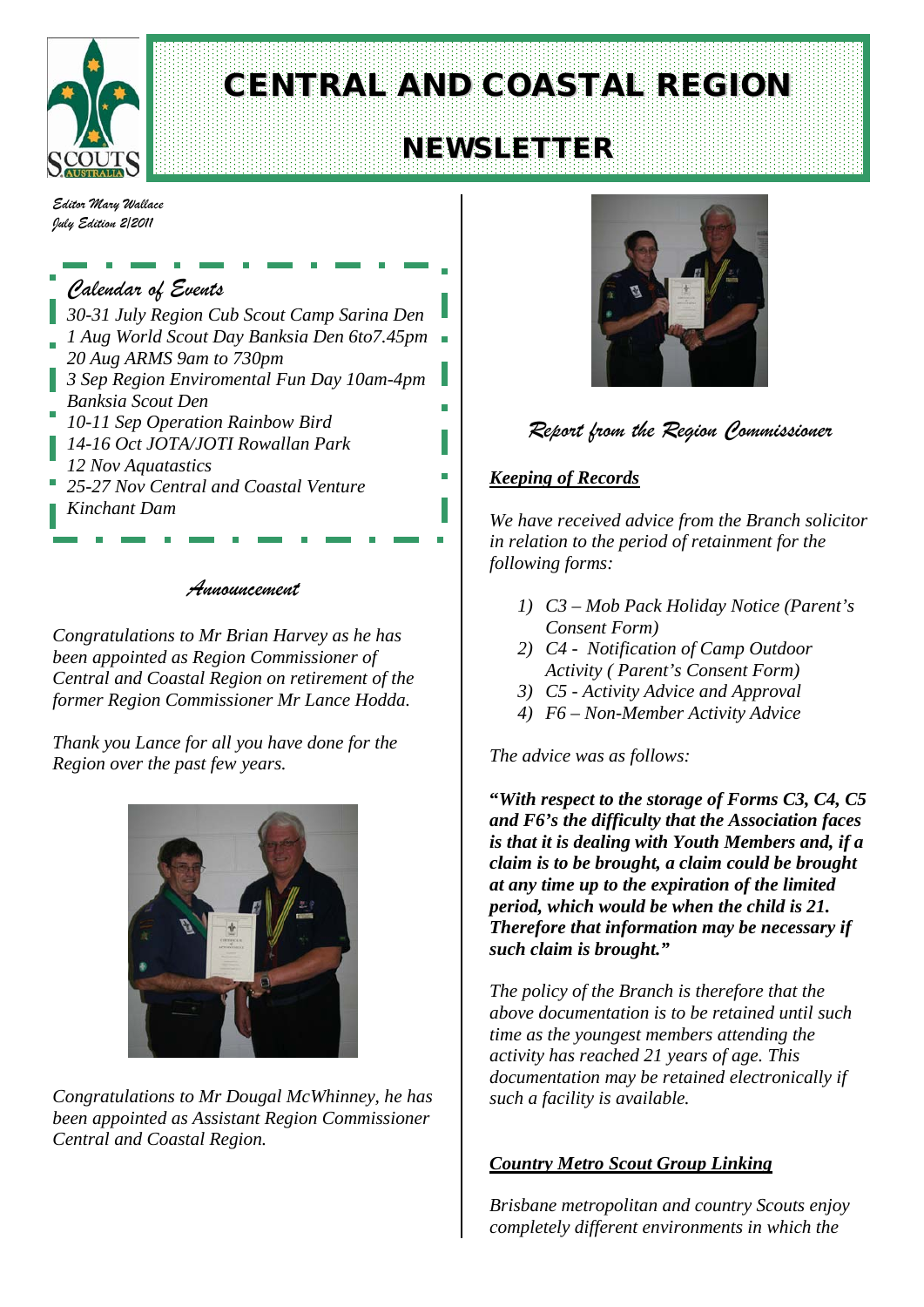*same basic scouting program is delivered. Metropolitan scouts operate in a very urban environment, generally with little open space immediately available, excellent public facilities including public transport, museums, fun parks, good technical scouting support and can easily participate in activities involving many other scouts of the same section. Country scouts by contrast, have good access to open space but limited public facilities, limited technical scouting support, and little opportunity for interaction with other scouts of the same section.* 

*I guess we, in Mackay are somewhere in the middle of this, but I can see no reason why we couldn't be involved..*

*Immediately following the January 2011 floods, there was communication between Country and Metropolitan formations looking for ways to offer assistance, and the concept of this Linking was developed.*

*There is a general willingness to increase the interaction between metropolitan and country scouts to enjoy the other's environment. This interaction can be virtual (e.g. through email) or physical interaction through visits.*

*It could involve Cub Scout Leaders from both metropolitan and country Groups being on an email listing to enable them to receive regular updates from the District or Region Cub Scout Leader.*

*Inviting the Scout Section of the Linked country Scout group to join the metropolitan District or Region camp or canoe adventure.*

*Inviting the metropolitan Venturers to camp with the Venturers of the country Group, in their home town.*

*A Group inviting a Linked Group to attend their annual Group camp.*

*If any Group in our Region is interested in linking with another Group or Region, please talk to me, and I will register your interest and arrange for the allocation. The Linkage will be on a register which is copied to Branch.*

*Brian Harvey Region Commissioner* 

### *Cub Scout Section*

*The Cub Scouts is the Central and Coastal Region have been quite productive in doing badge work, with Cub Scouts from Banksia achieving the Grey Wolf Award which is great to see.* 

*The Region Cub Scout Leadership Course was held earlier in the year with good attendance, and it was a successful day with support from other leaders in the Region. The cub scouts enjoyed the course.*

*The Region Cub Scout camp is being held on Saturday 30th July and Sunday 31st July, at Sarina, Scout Den and the theme is Trek Around Australia.*

*The cub scouts will be camping in tents and self catering which is going to be exciting and we are expecting to have a fun filled time.*

*Julie Thompson Region Cub Scout Leader*

*Grey Wolf Award*



*Banksia Cub Scout Conrad Lamb was recently presented with his Grey Wolf Award at a special ceremony to mark the occasion. It was attended by family, friends, Cub Scouts, and Leaders.*

*Cub Scout Leader Joanne Hamilton presented Conrad with his certificate and his eldest brother Glen Lamb pinned the badge on his uniform.*

*To achieve the Grey Wolf Award which is the highest achievement in the Cub Scout Section, Conrad had to work at a high standard to fulfil the requirements.*

*Conrad joined the Banksia Scout Group as a Joey Scout in 2006. He advanced to Cub Scouts in June 2008. He was a sixer in his Cub Scout Pack. He was required to plan a hike and have other cub*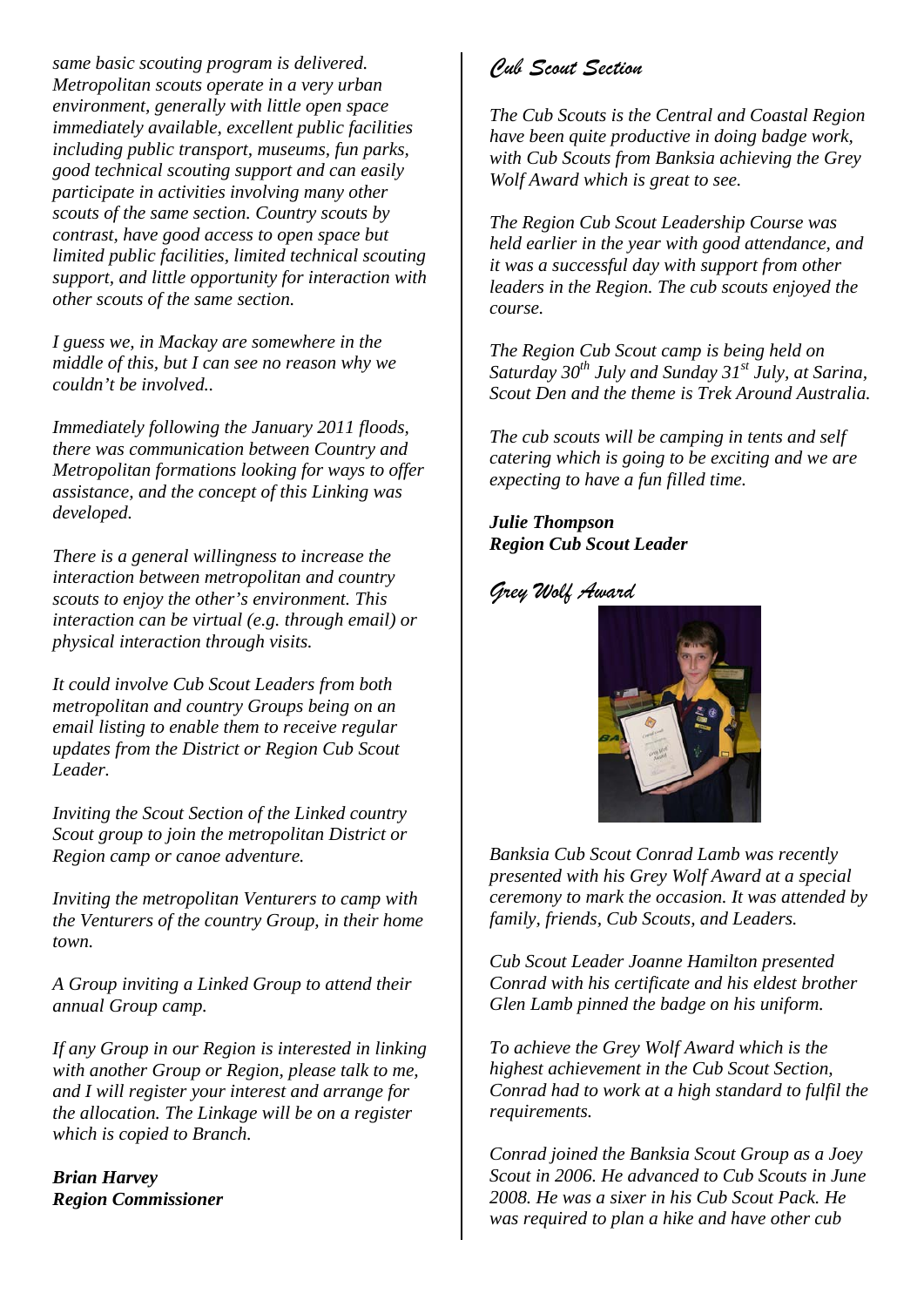*scouts join him on the hike. Their hike was held at Cape Hillsborough.* 

*Another requirement was to make a resource and present it to the pack. He made a shoe box diorama of the Jungle Book. It featured coloured cut-outs of the characters from the story with a jungle background. It also featured the first jungle story which cub scouts could read.*

*Conrad achieved a variety of achievements badges: water wise, naturalist, arts & crafts, collectors, swimming and traveller. His favourite was a collection of glass crystals with images inside them.*

*Conrad has since advanced to the Scout Section at Banksia Scout Group.*

*Mary Wallace Region Leader Community Relations.*

#### *Region Scout Camp 2011*

*The Region Scout Camp for 2011 was held at Rowallan Park on 11, 12 & 13 June. In the days leading up to the camp the weather forecast was not looking good (rain forecast for most of the weekend).*

*There were 30 Scouts (5 Patrols) in attendance this year. Mackay City Central had 3 Patrols and Moranbah 2 Patrols. Sarina were originally going to attend and camped out on Friday night but the 4 Scouts elected to go home as they had a couple of tents that were leaking and felt the weather was not going to get better. There were also 5 Scout leaders and 1 parent attending the camp. The weather wasn't too kind to us on Saturday as it was very cold and wet. All the patrols were very keen and excited to proceed with the camp and the weather was supposed to get better as the day went on (which it did although it was still cold!). Most of Saturday consisted of construction of their camps, gadgets, etc. Moranbah were very quick to get their tents up closely followed by MCC. The leaders also setup their camp and planned for the activities on Sunday.*

*At this point the Moranbah Patrols believed they hadn't forgotten to pack anything this year (forgot their dome tent poles last year) but the Kangaroo Patrol (MCC) PL gingerly approached the leader's tent Saturday morning and informed us they didn't appear to have their food box (a little* 

*had to eat without it!). It was very lucky that the MCC leaders discovered their food box on Friday night after the truck was packed. After a discussion about checking things are packed the leaders handed over the food box to the very surprised and relieved PL!*

*In the afternoon all the patrols prepared for the evening meal (which was being judged). This was a challenge as the wood in the area was very wet (it had rained most of Friday night). Moranbah planned ahead and brought wood which was excellent thinking!*

*All the patrols had to present a 3 course meal with a roast for the main meal. The mains on offer were roast chicken, roast pork and roast beef. There were certainly some interesting stories from the leaders that judged the meals.*

*On Sunday morning we woke to cold but clearing skies and the sun was actually poking through in some areas. All the patrols prepared breakfast and when it was time to eat, they chased up the leader they had invited to judge their meal. Some of the patrols had problems with cooking as they didn't have dry firewood and one patrol forgot the gas hose for their stove (same one that forgot the food box....). Eventually everyone was fed and all patrols headed for the leader's area to see what was in store at the various bases.*

*The 30 Scouts were separated into 4 Patrols and sent off to the 4 bases (Construction, Challenge, Fire Building and Obstacle Course). At the "Construction" base the patrols learnt how to build a table and for some this was the first time doing such construction (first Scout camp). The "Challenge" base had the scouts work as a team and attempt to move "Nuclear Rods" (tent pegs) from one reactor (billy) to another reactor with the use of a rope. The people holding the rope were blind folded and the remaining members had to give instructions on what to do. It was certainly interesting watching the results.*

*The "Fire Building" base was a back to basics base and good training on how to start and build a fire with wet wood. Some scouts did well and others were keen to see how it was done. For the ones that were quick to get fire going they were given the challenge of boiling a billy (the leader even got a cup of tea out of one group!). At the "Obstacle Course" each patrol member took turns in going around the course. This course was different as the scout had to wear an abseil harness that was clipped onto a rope that went around the area. Once clipped on the scout was not allowed to unclip until they reached the end. The rope went around poles, under a cargo net and there was a knot in the rope which they had to*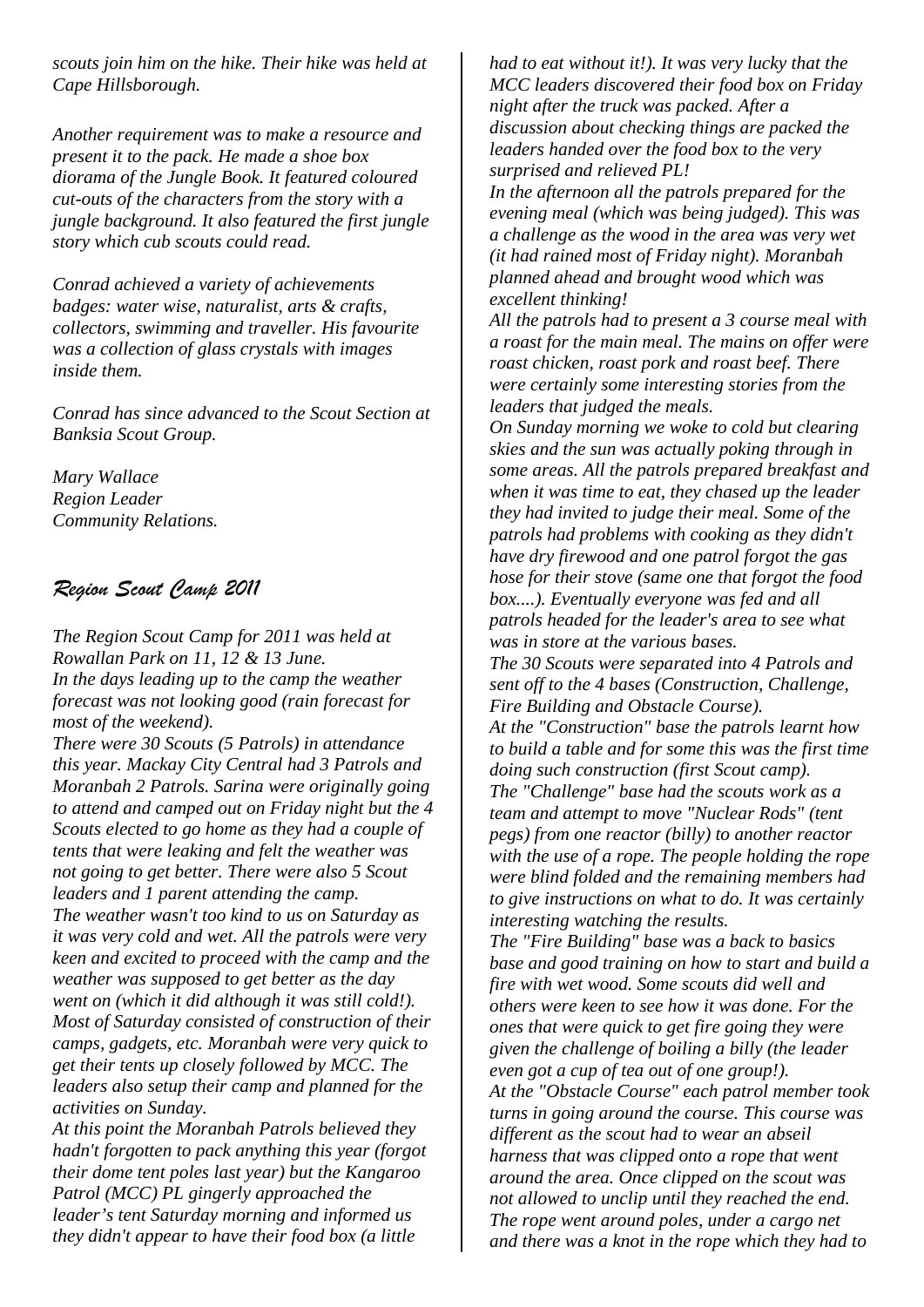*traverse. To get passed the knot they had to go back along the rope and gather some excess slack to allow the knot to be loosened and the scout could then pass through.*

*All the scouts rotated through the bases and then returned to their camps in the afternoon to practice their skits and have dinner.*

*After dinner we all went across to the campfire area (the weather was clear now but it was still cold). All patrols had carried wood across to the area earlier in the afternoon and the camp leader built the fire. Again this was going to be interesting to light as the wood was very wet! A little Scout Spirit helped it along.*

*After a few songs the fire was starting to catch nicely and the patrols did their skits. These were certainly interesting and very entertaining. Once all the skits were complete and all the songs sung, we all headed back to camp for supper and bed. Monday morning brought a bright sunny day. The patrols had their breakfast and tidied up before meeting at the leader's area in preparation for the grand event, "Go-Karting! The scouts were all excited and keen to race down the hill. We pulled the 4 karts up the hill and the scouts lined up with their helmets ready to go down the hill. The first few went a short distance before falling off or crashing into the ditch at the side of the hill. One of the Moranbah girls was going to need a pillow for the trip home (landed hard on her bottom when she came off). The scouts eventually figured out the karts and the track and a few started setting long distance records. One of Moranbah Tassie Tigers eventually set the largest distance (not certain of the value but it was a long way down the hill). We broke one of the karts (lost the split pin holding the wheel on) and there were some cuts and scratches on the various riders but all the scouts would have continued all day if we let them.*

*We headed back down the hill, had lunch, packed up and prepared for final parade.*

*Final parade was held and certificates of participation were handed out to all the patrols that attended.*

*One patrol took out all the sections of the camp: Campsite: Redback Patrol (Moranbah Scout Group)*

*Cooking: Redback Patrol (Moranbah Scout Group)*

*Gadgets: Redback Patrol (Moranbah Scout Group)*

*The overall runners up were Tassie Tiger Patrol (Moranbah Scout Group) with Redback Patrol (Moranbah Scout Group) being the overall winners.*



*Overall Winning Patrol L-R: Connor, Hayden, Mitchell, Jack, Katie, Linnea Well done to Redback Patrol and all those that attended. Hope to see you all next year.*

*Camp Leader Kingfisher*

#### *Venturer Scouts*

*Friday the 24th June saw the Venturer Scouts from Mackay driving up the Eungella Range and camping at Crediton Hall for the evening, in preparation for the next day's hiking as part of their achieving badge-work and for a Queen Scout, a Duke of Edinburgh requirement. Waking and breaking camp early Saturday morning, we 5 venturer scouts set out, trailed half an hour behind by a trio of adults that later "intentionally" missed a turnoff as to head towards a local at Eungella Dam, only to be redirected. Early afternoon, kilometres later everyone arrived at the creek bordering the campsite on the opposite bank exhausted yet proclaiming our love for vertical trails. We hikers crossed over mossy river rocks, set up camp for the evening and rested into sleep over many hours. The combination of a cool breeze and condensation saved us from overheating Sunday morning as we emerged from the trails and began the drive home down into the valley, making a pit-stop on the way to devour some delicious Pinnacle Pies. Overall those who tagged along enjoyed each other's company and had a blast in the great outdoors.*

*Sam Girvan Venturer Scout*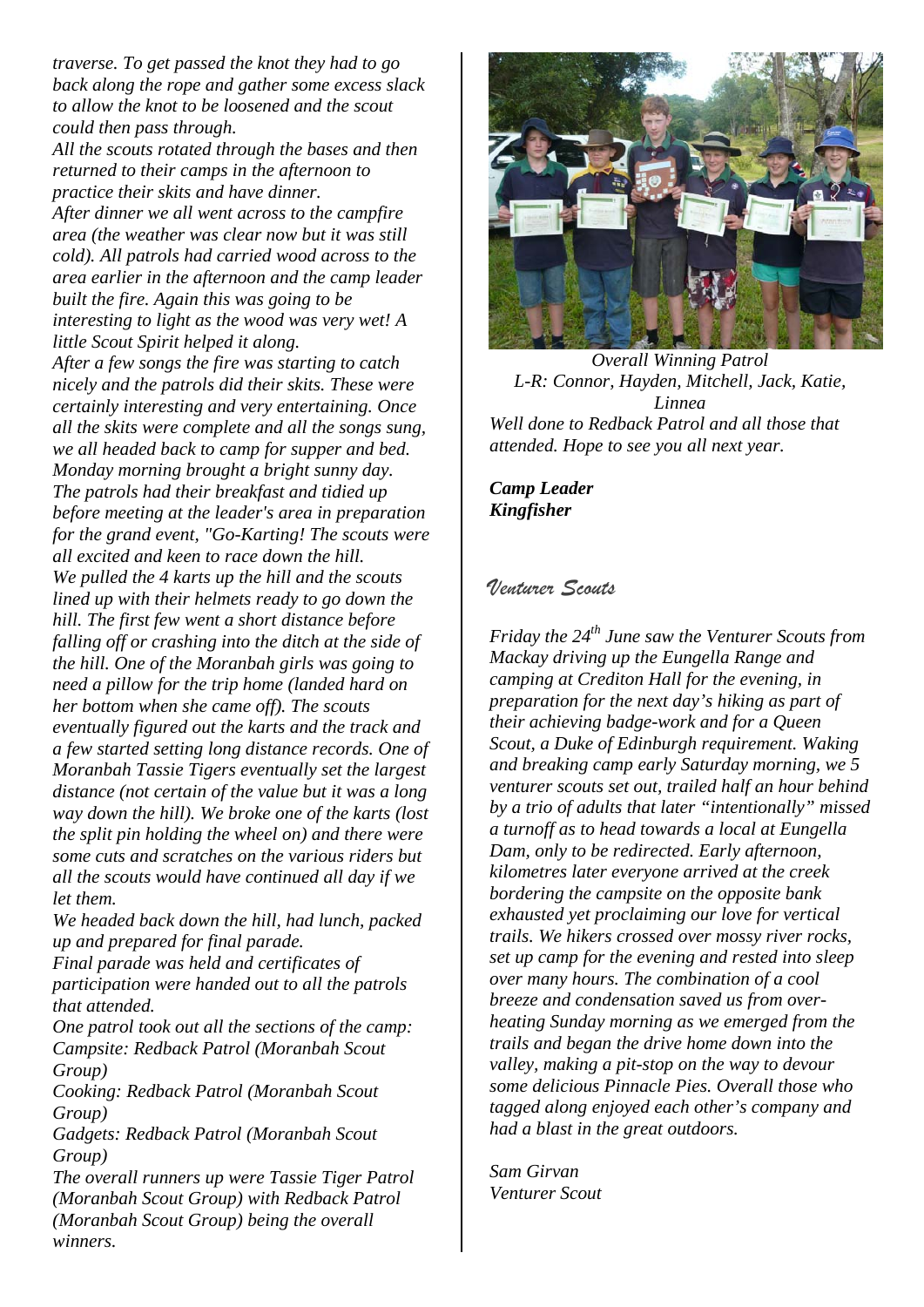#### *Queens Scout Award*



*Jacob Wrench, James Mogg and Sam Girvan were recently presented with their Queens Scout Award.*

*As many of you are aware, a Queen's Scout Award is a massive undertaking, which is designed to challenge and expand the horizons of today's young adults and provide a well grounded and wide education in a real-world environment. Every person who decides to undertake this award has a very personal and varied approach, which in all honesty, is another way of saying that no two awards are ever really the same*

*The following report is actually extracts from the speeches made at the presentation of the awards*

#### *Jacob Wrench*

*Jacob is a young man who has met some of life's most difficult challenges, but has proven himself more than capable of meeting them head on.*

*We all contributed in our own way however it has been Jacob's hard work that has seen his goals finally realised. His efforts have been encouraged and recognised by many different leaders at all levels of scouting.*

*I have seen him grow from a cub at Cub Scout Rally crossing a rope bridge, to an experienced and knowledgeable Scout on a Scout Leadership course learning to improve the burning capacity of fires (not one of the smartest activities I've seen him undertake!).... But as he has matured his decisions have become more seasoned and he has evolved into a resourceful, intelligent and thoughtful young man.* 

*He is reserved, yet confident, and fiercely loyal to his family and friends. As coincidence would have*  *it a very good cook! If you ever have the opportunity to camp with Jacob make sure he's rostered to cook the breakfast!*

#### *James Mogg*

*James began this venture a number of years ago and I'm sure has provided its fair share of challenges and experiences which he would have been hard pressed to find elsewhere in his life. From hiking to community service, James has been there through it all, and as said before I'm sure he has taken away his own individual lessons from each of these events.*

*James has shown a drive to achieve his goals and dreams throughout all areas of his life. Whether it is academically, in sports or in scouting, James has always shown a determination that is rarely found in society today. His dedication to his family and friends is also something that sets James apart from the crowd and is an attribute that is commendable.*

#### *Sam Girvan*

*Sam transferred into Banksia Venturers early in 2009. Unlike our other Venturers, Sam had the benefit of having an older brother already there who was the Chairman at the time!*

*I find it extremely refreshing to find someone taking the options of extra work rather than the possible 'easier path'. Sam has achieved not one but two Tapes and an Endeavour Award. You may also be unaware that same has studied the art of Tae Kwon Do for a number of years. His level of self discipline has no doubt contributing to his great many achievements as a member of our community.* 

*Sam has shown determination, selflessness and great maturity, along with a willingness to undertake added responsibilities. He has organised service activities for the Unit to enable fellow Venturer Scouts to complete the requirements for their own awards. Sam has continuously displayed strong character and leadership characteristics, and has shown himself to be a great asset to the Banksia Unit.*

*Both Leaders Joann Brzozowski and Scott Marshall thanked the parents for their support, encouragement and guidance to help their sons with the achievement of their Queens Scout Awards.*

*Compiled by M Wallace from information supplied by Leaders, Joann Brzozowski and Scott Marshall.*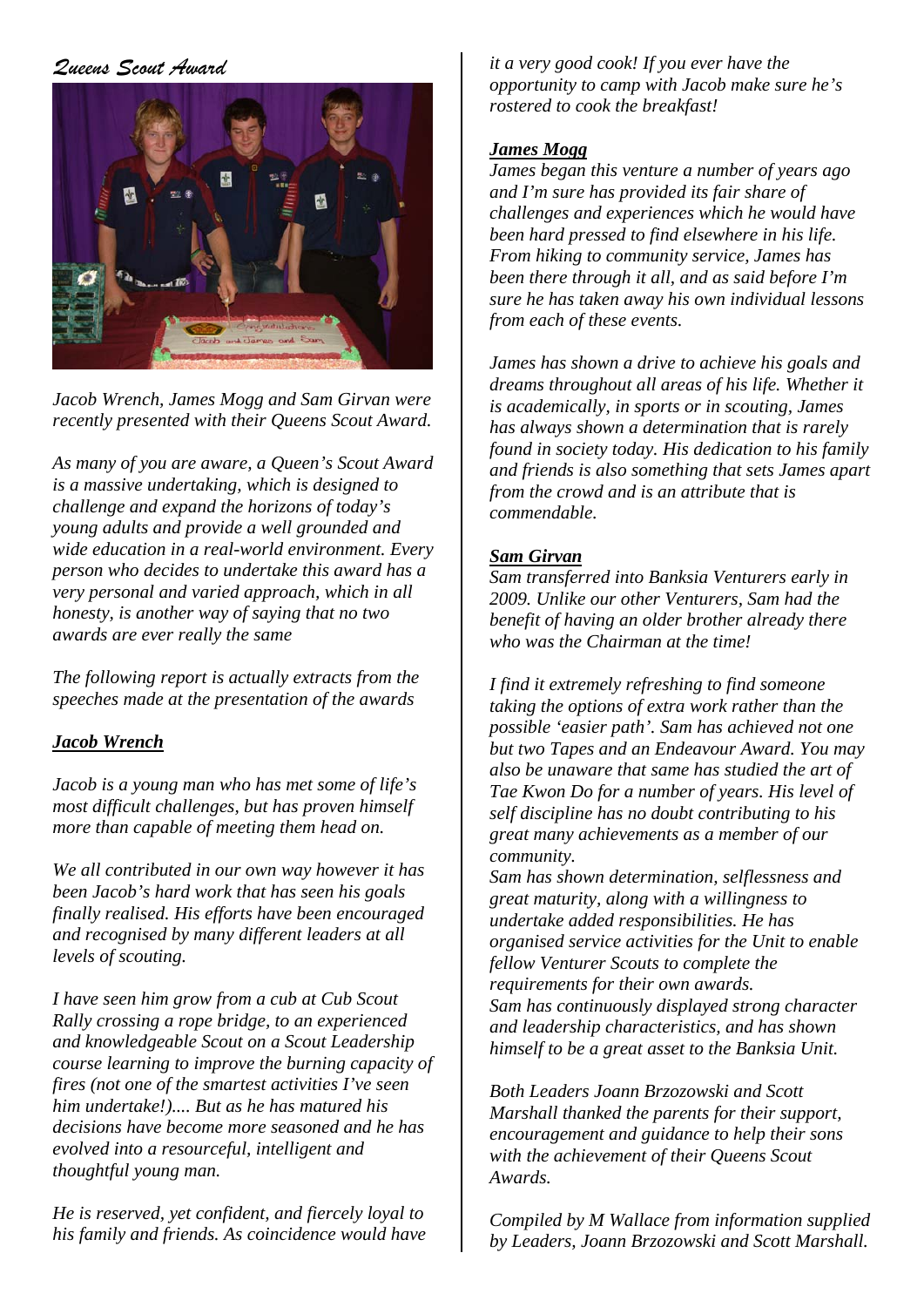#### *Bowen Scout Group*

*Hello again from the north!*

*In the last few months Bowen has experienced a number of ups and downs. Amongst the downs, the saddest is the passing of the Proserpine Group. I understand lack of adult assistance in key positions contributed. I am very aware of the ramifications this has on a group – our closed Scout section since 31 March a case in point.* 

*Fortunately, we have had four parents raise their hands and volunteer for Scout Leadership roles commencing Term 3. Whilst none is in a position to commit to every week, between them they are confident that if they can maintain communications with each and make a plan in advance for the terms that follow, meetings will have purpose and contribute to the outcomes we want for our youth. When the doors re-open in Term 3, we will have 10 of our former Scouts returning - their future looks good for the time being.*

*Our Cub Scouts continue under the leadership of Chil and Raksha. Both Leaders have undertaken their Leadership 3 and Skills 1&2 through Kennedy Region in Townsville. For us this is a similar distance to travelling to Mackay. The submission of LT2 workbooks in the coming weeks should see their Basic training completed.*

*Our Cub Scouts are keen to participate in the coming Regional Camp. In June they travelled to Lower Burdekin for a combined Pack holiday during which they pursued Flight related activities. Their numbers are holding strong and we are hopeful that another of our Cub Scouts will be eligible for a Grey Wolf within a month or two.*

*Perhaps of interest to you will be a change in Group Leadership as I leave Bowen and move to Nhulunbuy (Gove) NT sometime during August. I currently have no takers for the position of GL. Our small Committee is also undergoing a changing of the guard with our Treasurer of 10 years retiring from service and a Chairperson who expects to retire in the coming months. I am hopeful the energy of new faces in our committee will have positive outcomes for the Group.*

*Bowen youth however, will not have any qualified leaders able to take the youth on overnight activities, or experienced in the skills relevant to the sections. For this I turn to Region staff and* 

*other Section Leaders, to lend a hand. I would very much appreciate region staff or other Groups considering running activities for Bowen youth which will enable them to stay 'out' on occasion. Kathy, I think they plan camping at yours often – under your supervision!!!*

*I have promised my new Scout Leaders that attending Jota for example, will be a good way to take the youth camping – I am hopeful there will be enough qualified Leaders in attendance that someone can lend a hand or watch over Bowen whilst they are there. Similarly, activities like the Regional Cub Scout Camp are opportunities to make the most of.*

*There is a significant role for region staff to play in Bowen's future. With the abolition of the District level of our Line Management system, the tasks of District were absorbed by our regional management. The organisation chart in QBSI offers the following roles:*

- *Branch Level – Develop Youth Program Delivery*
- *Region Level – Design sectional Skills Delivery*
- *District Level – Implement Sectional Skills Support*

*That sectional skills support – specifically to our Leaders, will need increased emphasis in Bowen's case as there will be no Leaders within the Group with Wood Badges or significant experience for some years to come. Region activities provided for youth participation usually require all the attention of a Leader during the course of the activity – there is not time for a Leader to focus on learning something new. I would ask region to consider devising ways and means to deliver direct support to sectional leaders to help them through this time of need. Help them plan the camp and be available to attend, offer to run a program to deliver skills to youth so leaders are exposed to those skills or provide resources not available within the Group – just help make it happen for our leaders so that in turn our youth are the ones who benefit!*

*On that note, I would like to thank you all for the support given to me over my years as GL in Bowen. I also wish you all well and hope Scouting in Central Coastal flourishes. I look forward to seeing you all in a couple of years when I return.*

*Regards, best wishes and thank you, Lesley Bullemor, GL, Bowen Scout Group*